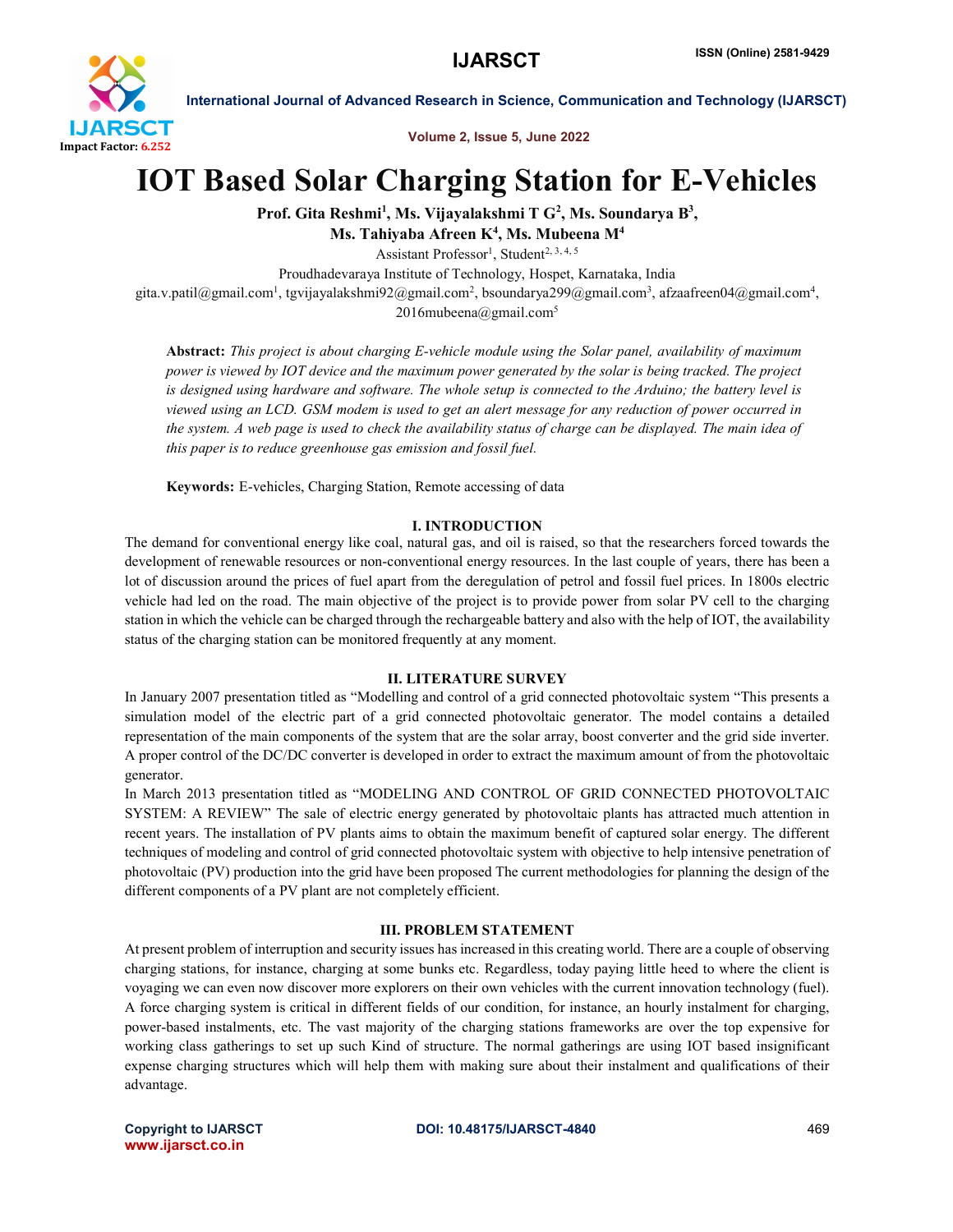

International Journal of Advanced Research in Science, Communication and Technology (IJARSCT)

#### Volume 2, Issue 5, June 2022

# IV. PROPOSED SYSTEM

The project we are using LDR sensors, Solar Panel, 12V Battery. The Solar panel will rotate based on the values of LDR which is interfaced with Servo Motor. The battery voltage and the panel voltage will be displayed on LCD and is sent to cloud server.

# V. METHODOLOGY

In existing we don't have any wireless power transformation techniques. Instead we are using wired power transmission which cannot be found everywhere. So here we are implementing Wireless Power transmission.

# VI. DESIGN OF PROPOSED SYSTEM

As a solar PV array plays a vital role in a project, the model simply uses torches with LDR sensor to track the position for generating power from the source which helps the continuous flow of energy. Since the tilting angle of the sun varies from 0 o to 180°, two sensors should be built for either direction i.e., one in the left and other in the right. Then, the collected electric source from the PV cell is transferred to 12V battery.

The regulated constant voltage is delivered to an analog input of Arduino to avoid the complexity of the operation. The meter should help to monitor the constant voltage. Arduino is a microcontroller board with 20 digital input and six can be used as an analog input. Program for tracking, delivering and displaying the required power output supply.